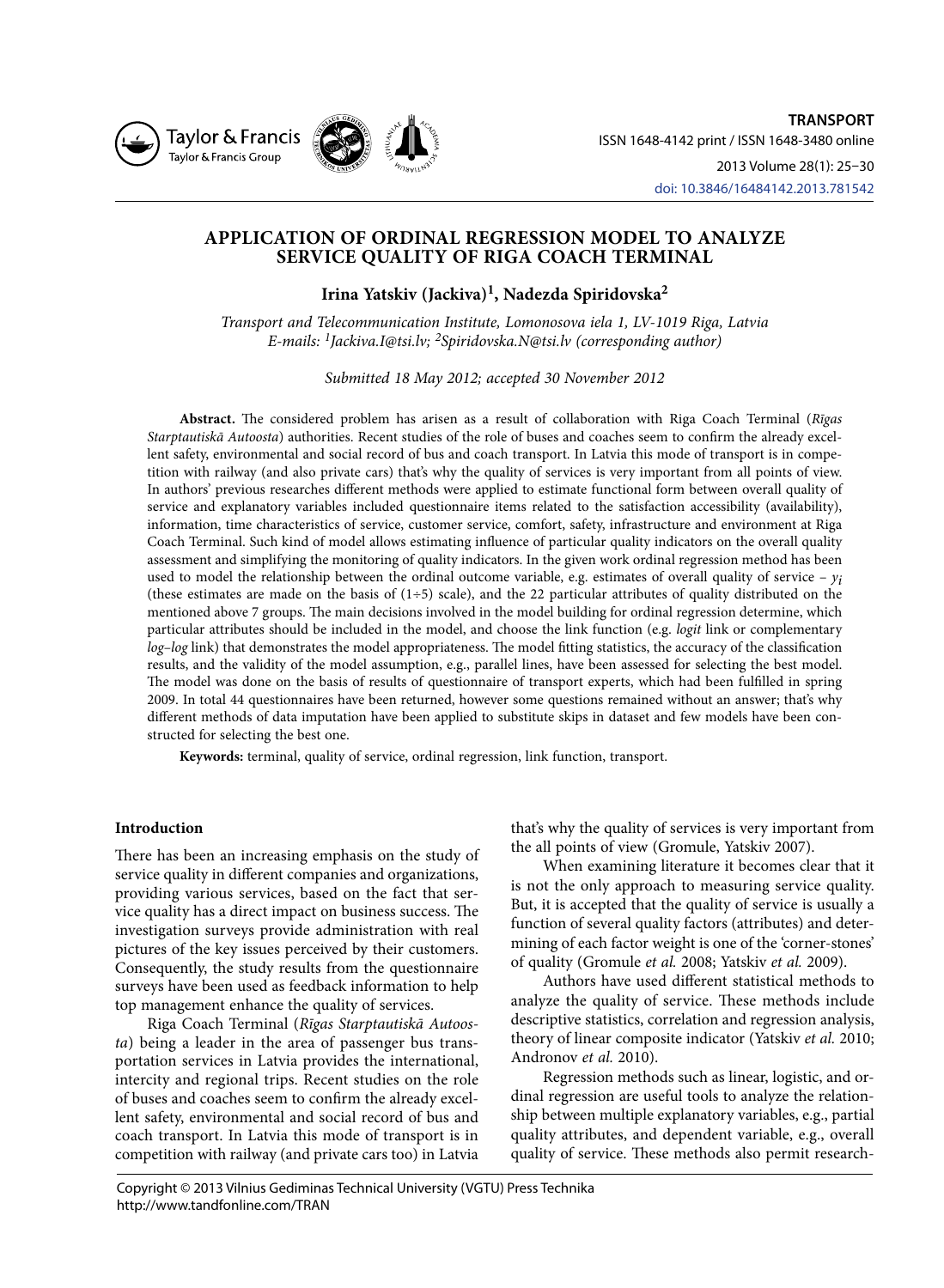ers to estimate the magnitude of the effect of the explanatory variables on the outcome variable. If researchers wish to study the effect of explanatory variables on all levels of the ordered categorical outcome, an ordinal regression method must be appropriately chosen to obtain valid results (Chen, Hughes 2004).

The paper presents a brief theoretical justification of the method of analysis, e.g., ordinal *logit* regression, two major link functions are considered (*logit* and *cloglog* links).

The PC-based version 17.0 of the SPSS commands has been used to perform the ordinal regression analysis (Kirkpatrick, Feeney 2010).

The step-by-step procedures for building, evaluating, and interpreting the ordinal regression model for describing relationship between overall quality of service, and the 22 particular attributes of quality have been illustrated in this research. The *logit* and the *cloglog* links were chosen to build models based on the distribution of ordinal outcome, ether evenly distributed among all categories or clustered around high categories. It has been concluded that models in *cloglog* link are not applicable to existing data, i.e., this says that transport experts do not tend to higher categories in their assessment of the quality of the passenger terminal. Finally, the best model has been chosen among all candidate models based on the model fitting statistics, the accuracy of the classification results, and the validity of the model assumptions, and the principle of parsimony.

## **1. Ordinal Regression Model**

Many variants of regression model for analyzing ordinal response variables were being developed and described during the past years. Ordinal regression model is embedded in the general framework of generalized linear models. Different models result from the use of different link functions.

In ordinal regression analysis two major link functions, e.g., *logit* and *cloglog* links are used to build specific models. There is no clear-cut method to distinguish the preference of using different link functions. However, the *logit* link is generally suitable for analyzing the ordered categorical data evenly distributed among all categories. The *cloglog* link may be used to analyze the ordered categorical data when higher categories are more probable (SPSS 1999).

The ordinal regression model may be written in the form as follows if the *logit* link is applied:

$$
f(\gamma_j(X)) = \log\left(\frac{\gamma_j(X)}{1-\gamma_j(X)}\right) =
$$
  
\n
$$
\log\left(\frac{P\{Y \le y_j / X\}}{P\{Y > y_j / X\}}\right) = \alpha_j + \beta X, \quad j = 1, 2, ..., k-1;
$$
  
\n
$$
\gamma_j(x) = \frac{e^{\alpha_j + \beta X}}{1 + e^{\alpha_j + \beta X}},
$$

where: *j* indexes the cut-off points for all categories (*k*) of the outcome variable (this model is the well-known

proportional odds (PO) model (McCullagh 1980), also called ordinal logistic model (Scott *et al.* 1997), cumulative odds model (Armstrong, Sloan 1989; Greenland 1994), or McCullagh's grouped continuous model (Greenwood, Farewell 1988). The number of different names for the same models causes unnecessarily much confusion about ordinal regression models). It is assumed that for the considered link function *f* the corresponding regression coefficients are equal for each cut-off point *j*. The adequacy of this 'equal slopes assumption' has to be evaluated carefully before this model can be applied (Bender, Benner 2000). If multiple explanatory variables are applied to the ordinal regression model,  $\beta X$  is replaced by the linear combination of  $(\beta_1X_1 + \beta_2X_2 + ... +$  $\beta_p X_p$ ). The function  $f(\gamma_j(X))$  is called the link function that connects the systematic components (i.e.  $\alpha_i + \beta X$ ) of the linear model. The alpha  $\alpha_i$  represents a separate intercept or threshold for each cumulative probability. The threshold  $(\alpha_j)$  and the regression coefficient ( $\beta$ ) are unknown parameters to be estimated by means of the maximum likelihood method (Bender, Benner 2000).

The ordinal regression model may be written in the form as follows if the complementary log-log (*cloglog*) link is used to create the model

$$
f(\gamma_j(X)) = \log(-\log(1-\gamma_j(X))) =
$$
  
\n
$$
\log\left(\log\left(\frac{P\{Y=y_j/X\}}{P\{Y>y_j/X\}}\right)\right) = \alpha_j + \beta X, \quad j = 1, 2, ..., k-1;
$$
  
\n
$$
\gamma_j(X) = 1 - e^{-e(\alpha_j + \beta X)},
$$

where: *j* indexes the cut-off points for all categories (*k*) of the outcome variable. The term of the complementary function comes from  $(1 - \gamma_j(X))$ . The ordinal regression model with the *cloglog* link is also called the proportional hazard model because the relationship between the explanatory variables and the ordinal outcome is independent of the category (Bender, Benner 2000).

#### **2. Study Results**

The models were constructed on the basis of results of questionnaire of 44 transport experts, which was fulfilled in spring 2009. Respondents were the high-qualified transport specialists. The questionnaire included 7 groups of questions concerned the following groups of quality particular attribute:

- Accessibility (availability):
	- $\circ$  *X*1 accessibility for external participants of traffic;
	- *X2* accessibility for terminal passengers;
- F *X*3 ticket booking.
- • Information:
	- $\circ$  *X*4 general information in terminal;
	- *X*5 information about trips in positive aspect;
	- $\circ$  *X*6 information about trips in negative aspect.
- Time characteristics of service:
- $\circ$  *X*7 duration of trip;
- F *X*8 punctuality;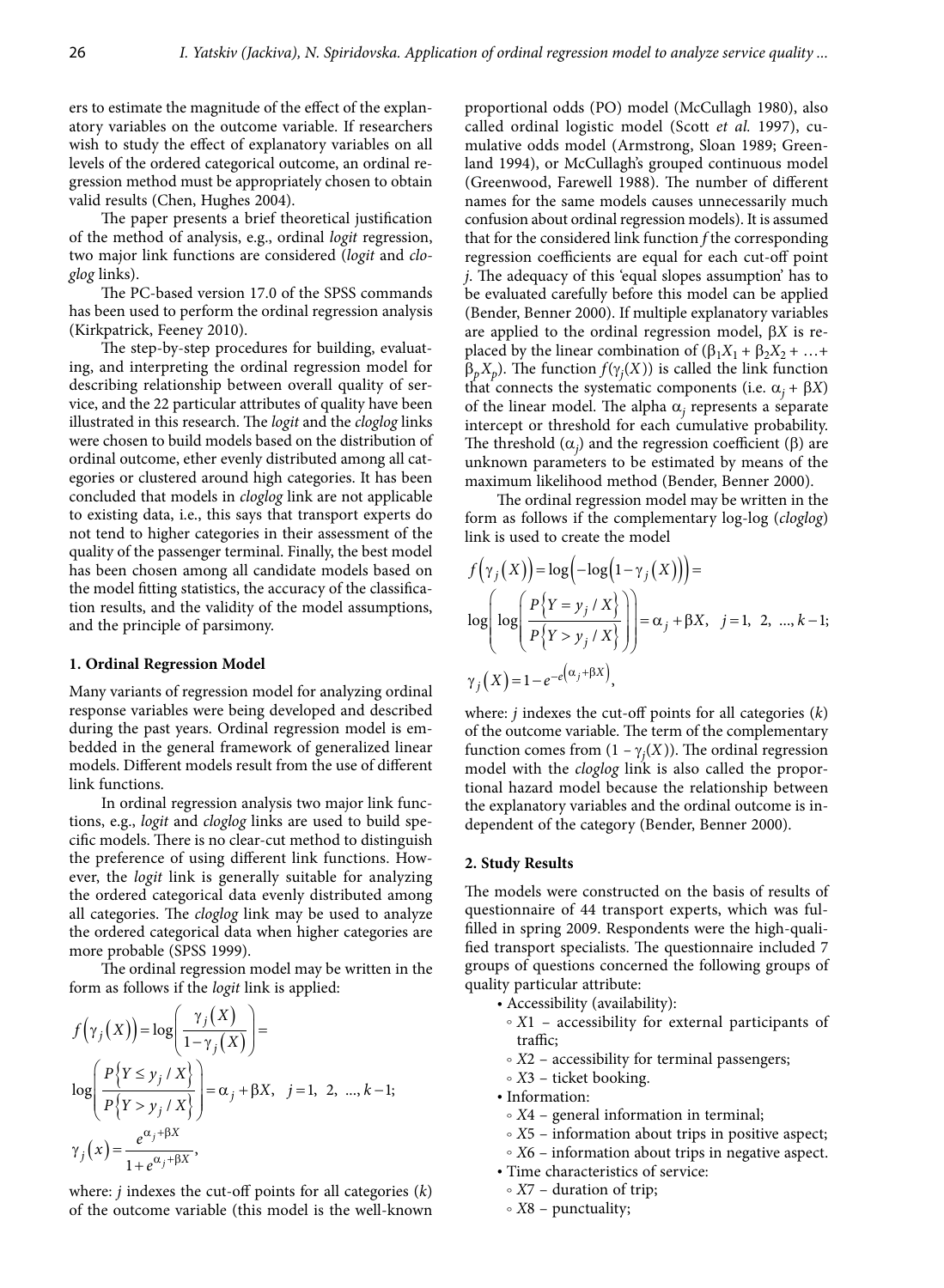- F *X*9 reliability/trust;
- F *X*10 bus time schedule.
- • Customer service:
- $\circ$  *X*11 customer trust to terminal employees;
- $\circ$  *X*12 communication with customer;
- X13 requirements to employees;
- *X*14 physical services providing;
- $\circ$  *X*15 process of ticket booking;
- $\circ$  *X*16 services provided by bus crews during boarding/debarkation.
- • Comfort:
- F *X*17 cleanness and comfort in terminal premises and on terminal square;
- F *X*18 additional opportunities/services providing in coach terminal.
- • Safety:
	- X19 protection from crimes;
- *X*20 protection from accidents.
- • Infrastructure and environment:
- $\circ$  *X*21 dirtying, its prevention;
- *X*22 infrastructure.

Totally there were 22 particular attributes of quality distributed on these 7 groups. Furthermore, the overall quality of service has been evaluated; as well as particular attributes of quality the overall quality service has been estimated on a scale  $1\div 5$ . In total 44 questionnaires have been returned but some questions remained without the answer in three questionnaires. Also there were gaps in the data pertaining to the partial attributes of quality. The large percent of cells with missing data could lead to an inaccurate estimation. Therefore it has been decided to apply different methods of data imputation to substitute skips in dataset, because excluding missing data from the consideration would be unwise due to the fact that sample is too small.

There are many classical approaches for work with incomplete data set. The simplest existing methods have been implemented actually in all application program packages for statistical data processing such as unconditional mean imputation and regression imputation. But the most simple is not always the most effective; especially for this sample. That's why authors have tried different imputation methods.

The package R was used to restore skips in data set. The main condition for imputation was that the values must be integers, so some methods did not yield the desired results. Table 1 contains results of missing data imputation by different methods.

As we can see from the Table 1 only one method has given appropriate data set (Multivariate Imputation by Chained Equations). All future investigations will be considered based on sample received using the first method, e.g., Multivariate Imputation by Chained Equations.

Let's consider the distribution of transport expert's ratings: 25% assessed the overall quality of service by 3 points; 65.9% – by 4 points, 9.1% – by 5 points.

The complete model, e.g., the model with full set of factors, analyzed 44 questionnaires, with no items with missing data. The result of this model in the *logit* link, as

| Table 1. Results of missing data imputation |
|---------------------------------------------|
| by different methods                        |

| Nr. | Method                                                 | Results                                       |
|-----|--------------------------------------------------------|-----------------------------------------------|
| 1.  | Multivariate imputation by<br>chained equations (MICE) | Appropriate data set                          |
| 2.  | Expectation maximization<br>(EM)                       | Sample is not enough.<br>(too many variables) |
| 3.  | Linear discriminant analysis                           | Error of applying<br>method for this sample   |
| 4.  | K-nearest neighbor (KNN)                               | Not categorical data                          |
| 5.  | Bayesian linear regression                             | Not categorical data                          |

well as in the *cloglog* link did not need to be presented in the paper because the model assumption of parallel lines was violated. PLUM procedure was failed; the maximum likelihood estimates did not exist. Validity of the model fit was uncertain.

In search of the best model since the *logit* link and *cloglog* link in the ordinal regression analysis are not capable of selecting a subset of significant explanatory variables by means of automatic model building methods such as stepwise and back elimination procedures in SPSS, authors are obliged to rely on their own intuition and experiences to select a subset of the important or significant explanatory variables in the model.

To construct the best model the following strategy has been considered: from 22 non-significant factors those are selected, which have *p*-level up to 0.7, namely *X*22 (*sig*. = 0.201) – Infrastructure, *X*20 (*sig*. = 0.46) – Protection from accidents, *X*16 (*sig*. = 0.428) – Services provided by bus crews during boarding/debarkation, X11 (*sig*. = 0.529) – Customer trust to terminal employees, X8 (*sig*. = 0.531) – Punctuality, *X*19 (*sig*. = 0.567) – Protection from crimes, *X*9 (*sig*. = 0.628) – Reliability/ trust, *X*3 (*sig*. = 0.655) – Ticket booking. It is noteworthy that the applying Backward stepwise procedure exactly the same variables are obtained even up to a sign factor. Unfortunately model with the 'most significant' 8 factors in the *logit* link as well as in the *cloglog* link also proved inadequate and inapplicable for further analysis because the model assumption of parallel lines was violated, the maximum likelihood estimates did not exist and validity of the model fit was uncertain. Model was still too complex. Further excluding non-significant factors one by one led to the first adequate model in the *logit* link with the following factors: *X*22 (*sig*. = 0.009) – Infrastructure, *X*11 (*sig*. = 0.002) – Customer trust to terminal employees and *X*8 (*sig*. = 0.066) – Punctuality. The model assumption of parallel lines in the model with 3 factors was not violated (e.g.,  $\chi^2 = 1.619$  with  $df = 3$  and  $p = 0.655$ ), the results of the Pearson's chisquare test (e.g.,  $\chi^2$  =37.919 with *df* = 3 and *p* = 0.000) indicated that we could reject null hypothesis that the model without predictors was as good as the model with the predictors. The three pseudo *R* squares – McFadden (0.513), Cox and Shell (0.578), and Nagelkerke (0.710) were high. Hence, the model with 3 factors in *logit* link was a good model.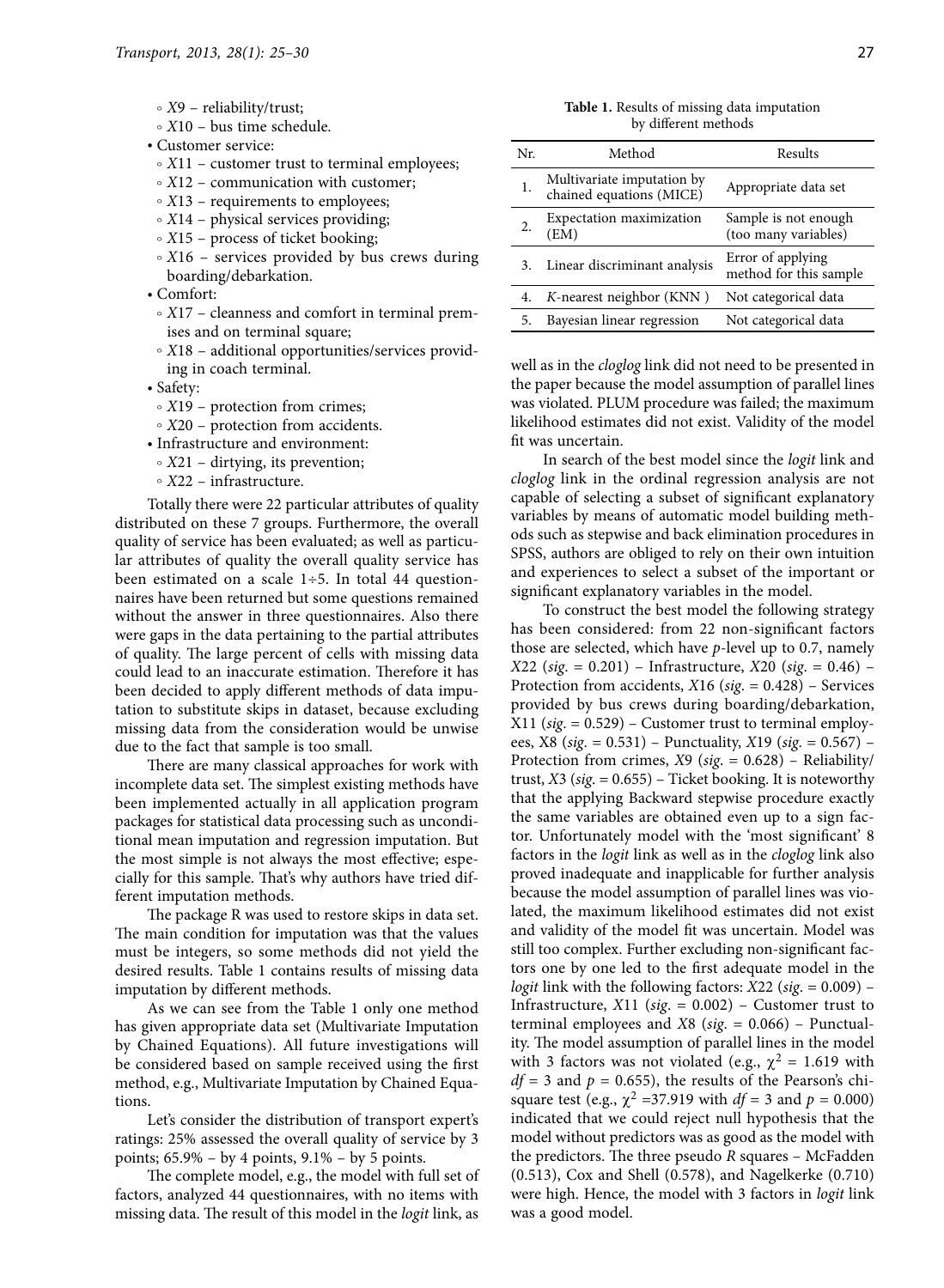Let's interpret results of estimation. Variable *X*8 is responsible for punctuality that is an integral attribute of qualitative service, if punctuality is evaluated highly this suggests that the passenger terminal cares about its customers and has fulfilled its obligations. Variable *X*11 (Customer trust to terminal employees) belongs to the group 'Customer Service'. High-quality customer service is a very important component of service, that's why including variable *X*11 to the model, is logical. Consequently, we can conclude that the increase in confidence and conditions of service will significantly improve the overall assessment. The last variable *X*22 associated with the state of Coach Terminal infrastructure also significantly affects the overall quality assessment.

It should be noted that due to Forward stepwise procedure applied to full set of 22 factors only two were selected as significant ones: *X*22 (*sig*. = 0.001) –Infrastructure, *X*11 (*sig*. = 0.000) – Customer trust to terminal employees.

Table 2 shows estimation results of model with 3 factors.

The cross-tabulating method was used to categorize the classified and the actual responses into a 3 by 3 classification table. Table 3 contains accuracy of the classification for response category with estimated parameters for regression model with 3 factors in *logit* link.

**Table 2.** Explanatory variables associated with the overall quality of service based on the model with 3 factors in the *logit* link

| Item name                                     | Logit link              |         |  |  |
|-----------------------------------------------|-------------------------|---------|--|--|
|                                               | Regression coefficients | p-value |  |  |
| X8 (Punctuality)                              | 1.579                   | 0.066   |  |  |
| X11 (Customer trust<br>to terminal employees) | 4.180                   | 0.002   |  |  |
| X22 (Infrastructure)                          | 1.675                   | 0.009   |  |  |

**Table 3.** Accuracy of the classification for response categories based on the regression model in *logit* link with 3 factors

| Actual response          | Accuracy | Classified response category |    |  |
|--------------------------|----------|------------------------------|----|--|
| category<br>(observed Y) |          |                              |    |  |
|                          | 72.7%    |                              |    |  |
|                          | 89.7%    |                              | 26 |  |
|                          | 25.0%    |                              |    |  |
| Total                    | 66.8%    | 10                           |    |  |

The model demonstrated fairly high prediction accuracy (66.8%) for all three categories combined.

Further, based on the results obtained by the Forward stepwise procedure for full set of factors, model with two most significant factors, e.g., *X*22 – Infrastructure, *X*11– Customer trust to terminal employees was constructed in *logit* link. The model assumption of parallel lines in the model with 3 factors was not violated (e.g.,  $\chi^2$ =1.579 with *df* = 2 and *p* = 0.454), the results of the Pearson's chi-square test (e.g.,  $\chi^2 = 34.085$  with

 $df = 2$  and  $p = 0.000$ ) indicated that we could reject null hypothesis that the model without predictors is as good as the model with the predictors. The three pseudo *R* squared – McFadden (0.461), Cox and Shell (0.539), and Nagelkerke (0.633) were high. Hence, the model with 2 factors in *logit* link was a good model.

The same model with two factors in *cloglog* link failed to provide some adequate results.

Table 4 contains accuracy of the classification for response category with estimated parameters for regression model with 2 factors in *logit* link.

Despite the fact that the model with two factors shows higher accuracy (70.3% versus 66.8%), still researchers have decided to keep as the best model the model with 3 factors because all screening criteria are higher, and also variable *X*8 (Punctuality) seems to be rather important in assessing the quality of service in passenger terminal.

**Table 4.** Accuracy of the classification for response categories based on the regression model in *logit* link with 2 factors

| Actual response          | Accuracy | Classified response category |    |  |
|--------------------------|----------|------------------------------|----|--|
| category<br>(observed Y) |          |                              |    |  |
|                          | 72.7%    |                              |    |  |
|                          | 93.1%    |                              | 27 |  |
|                          | 0%       |                              |    |  |
| Total                    | 70.3%    | 10                           | 34 |  |

Another alternative how to handle the issue of missing data is related to the possibility of combining the individual items into the 'factors' and using the item average score. We will form 7 new variables corresponding to 7 groups of attributes (categories of questions). Grouping of the initial attributes and calculation of new values on the basis of an average leads to a replacement of categorical variable  $x_i$  ( $i = 1, ..., 22$ ) by interval  $w_l$  ( $l = 1, ..., 7$ ).

The complete model with grouped data analyzed 44 questionnaires, with no items with missing data. The result of this model in the *logit* link, as well as in the *cloglog* link did not need to be presented because the model assumption of parallel lines was violated. PLUM procedure was failed; the maximum likelihood estimates did not exist. Validity of the model fit was uncertain.

From 7 non-significant grouped factors it was decided to choose the most significant ones: *W*4 – Customer Service (*sig*. = 0.191), *W*5 – Comfort (*sig*. = 0.135) and *W*6 – Safety (*sig*. = 0.206). Estimation results of the model constructed with 3 grouped factors in *logit* link are showed next. The model assumption of parallel lines in the model with 3 grouped factors is not violated (e.g.,  $\chi^2$  =3.130 with *df* = 3 and *p* = 0.372), the results of the Pearson's chi-square test (e.g.,  $\chi^2$  =24.098 with  $df = 3$ and  $p = 0.000$ ) indicate that we can reject null hypothesis that the model without predictors is as good as the model with three pseudo *R* squares – McFadden (0.326), Cox and Shell (0.422), and Nagelkerke (0.518) are fairly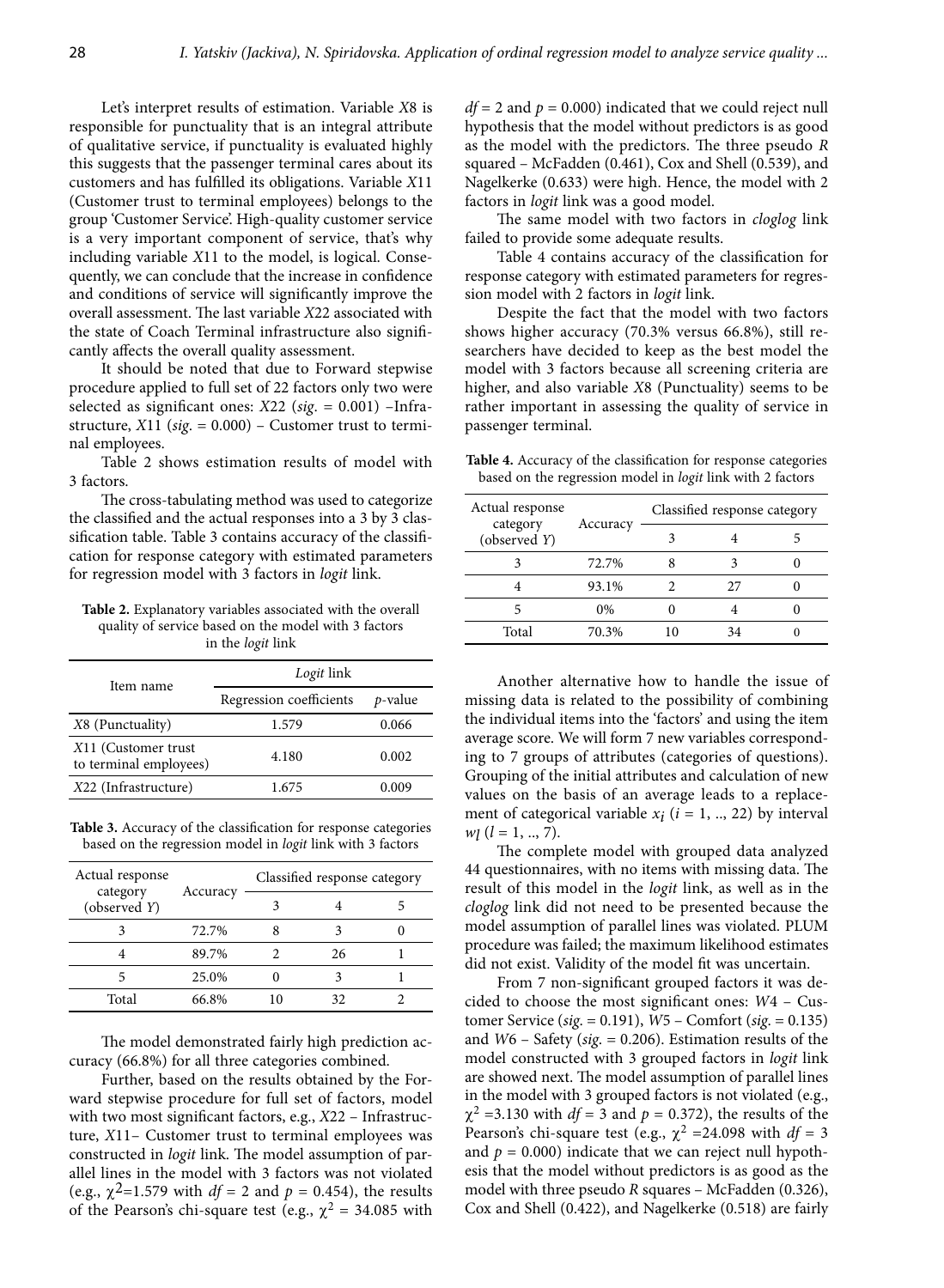high. Hence, the model with 3 grouped factors in *logit* link is a good model.

Because of one variable, namely *W*6 – Safety, was not significant (*sig*. = 0.313) it was decided to exclude this factor, and to build one more model with 2 grouped factors, namely *W*4 – Customer Service (*sig*. = 0.022) and *W*5 – Comfort (*sig*. = 0.069).

The same models with 3 grouped factors and 2 grouped factors in *cloglog* link failed to provide some adequate results.

Estimation results of model constructed with 2 grouped factors in *logit* link are showed below.

The model assumption of parallel lines in the model with 2 grouped factors is not violated (e.g.,  $\chi^2 = 1.297$ with  $df = 2$  and  $p = 0.523$ , the results of the Pearson's chi-square test (e.g.,  $\chi^2 = 23.095$  with  $df = 2$  and  $p = 0.000$ ) indicate that we can reject null hypothesis that the model without predictors is as good as the model with the predictors. The three pseudo *R* squares – Mc-Fadden (0.313), Cox and Shell (0.408), and Nagelkerke (0.502) are fairly high. Hence, the model with 2 grouped factors in *logit* link is also a good model comparing with previous one.

Table 5 contains accuracy of the classification for response category with estimated parameters for regression model with 3 grouped factors in *logit* link.

| <b>Table 5.</b> Accuracy of the classification for response categories |
|------------------------------------------------------------------------|
| based on the regression model in <i>logit</i> link                     |
| with 3 grouped factors                                                 |

| Actual response          | Accuracy | Classified response category |  |
|--------------------------|----------|------------------------------|--|
| category<br>(observed Y) |          |                              |  |
|                          | 72.7%    |                              |  |
|                          | 96.6%    | 28                           |  |
|                          | $0\%$    |                              |  |
| Total                    | 74.7%    | 34                           |  |

The model demonstrated high prediction accuracy (74.7%) for all three categories combined.

It is noteworthy that the classification accuracy based on the model with 2 grouped factors is absolutely identical to classification results based on the model with 3 grouped factors.

Due to forward stepwise procedure applied to full set of 7 grouped factors only one has been selected as significant one: *W*4 – Customer Service. Adequacy of the ordinal regression model with one grouped factor in *logit* link has been confirmed by all criteria, but the accuracy of the model is not high enough – 60.4%.

Model with 2 grouped factors has been recognized as the best among all candidate models with grouped factors.

## **Conclusions**

In the given work the ordinal regression method has been used to model the dependency between the overall quality of service and the particular attributes of quality distributed on 7 groups, namely satisfaction accessibility (availability), information, time characteristics of service, customer service, comfort, safety, infrastructure and environment at Riga Coach Terminal. The outcome variable for overall quality of service has been measured on an ordered, categorical, and five points' scale – from 1 to 5. The reduced model with 3 factors with the *logit* link became the best model based on the screening criteria – the validity of model assumption, the fitting statistics (e.g., Person's chi-square and pseudo *R* squares), the accuracy of the classification results, the principle of parsimony, and the stability of parameter estimation. The research findings indicated Infrastructure, Customer trust to terminal employees and Punctuality were significantly associated with the overall quality of service. Analyzing grouped variables two 'factors' have been identified as significant – Customer Service and Comfort. Grouping data loses some of the detail but provides the researcher with additional information.

Much of the time and energy has been devoted to developing candidate models, checking the model assumptions, assuring the model goodness of fit, and consequently selecting the best model for passenger terminal.

Problem of missing data has been handled by applying different imputation methods.

It is concluded that *cloglog* link function is not suitable for applying to existing data, i.e., this says that transport experts do not tend to higher categories in their assessment of the quality of the passenger terminal.

The knowledge gained from this study would be beneficial to the Riga Coach Terminal management and its customers too. The goal was to obtain information from transport experts for benchmarking that could be helpful to top managers of passenger terminal for improving level of services.

# **Acknowledgement**

This article has been written with the financial assistance of European Social Fund (ESF); project No 2009/0159/1DP/1.1.2.1.2/09/IPIA/VIAA/006 (The Support in Realisation of the Doctoral Programme 'Telematics and Logistics' of the Transport and Telecommunication Institute).

### **References**

- Andronov, A.; Kolmakova, N.; Yatskiv, I. 2010. A quasi regression model for polytomous data and its application for measuring service quality, *International Journal of Mathematics and Computers in Simulation* 4(2): 50–57.
- Armstrong, B.; Sloan, M. 1989. Ordinal regression models for epidemiologic data, *American Journal of Epidemiology* 129(1): 191–204.
- Bender, R.; Benner, A. 2000. Calculating ordinal regression models in SAS and S-Plus, *Biometrical Journal* 42(6): 677–699.